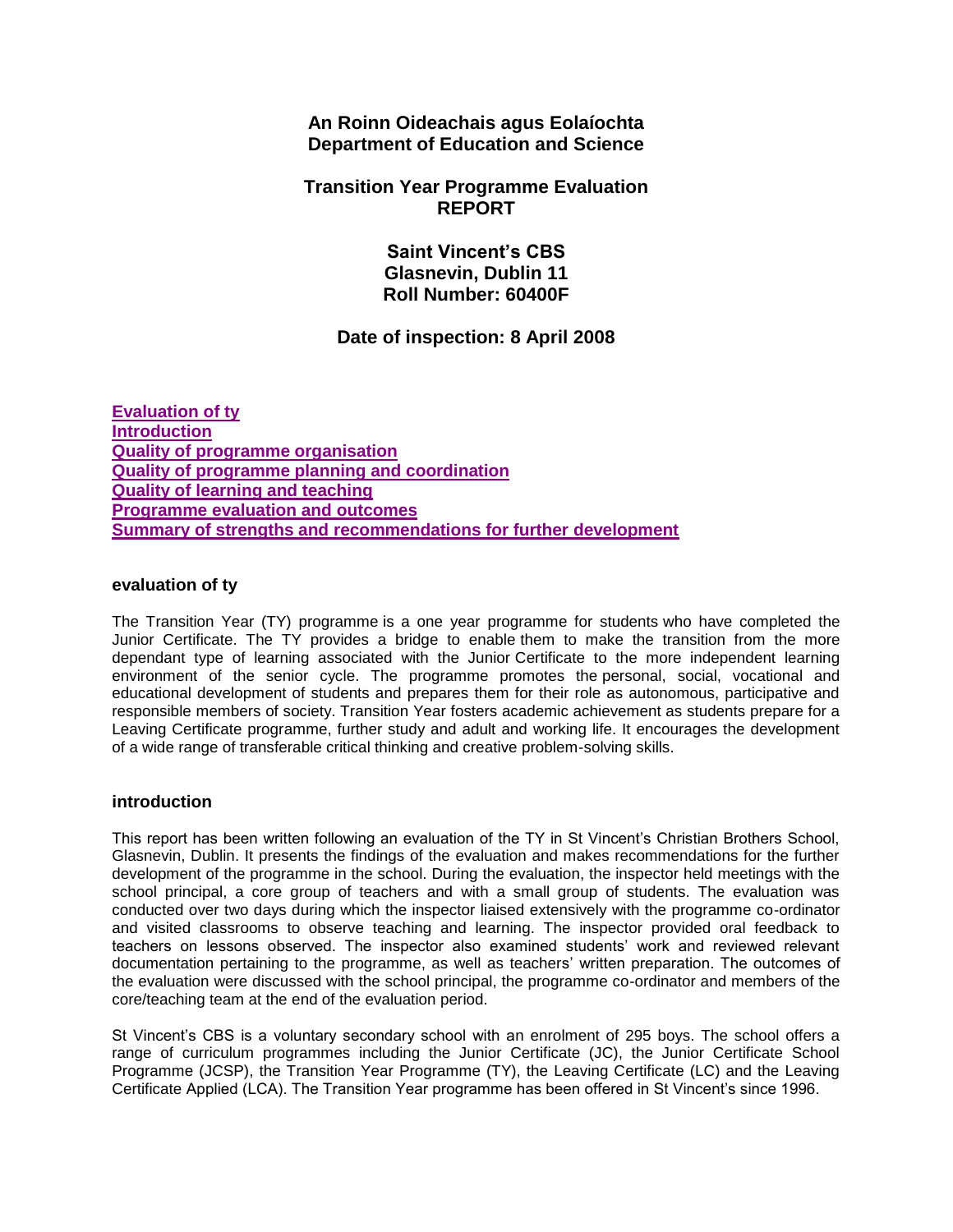# **1 quality of programme Organisation**

### **1.1 Whole school support**

The TY programme in St Vincent's CBS promotes the school's mission statement of providing students "with a comprehensive and rounded education". The school has also developed its own specific aims for the TY programme in its TY policy. According to this policy, it is the school's aim to provide opportunities for personal and social development, to encourage students to develop a positive approach to learning and to take responsibility for their decision making. Further stated aims in the TY policy include providing students with experience of the world of work and promoting a cross-curricular approach to teaching and learning. It is commendable that the school has developed a comprehensive TY policy with detailed aims of the school's TY programme. This is evidence of the school's interest in and commitment to the programme.

The senior management team is supportive of the TY programme in the school. The deputy-principal is a former TY co-ordinator and has significant expertise in all matters relating to TY. The management authorities of the school are supportive in relation to funding TY activities. This is praiseworthy. There is a whole-school approach to TY. Evidence of this is the engagement of the majority of the TY teaching team with the provision of co-curricular trips or activities for TY students. The staff who organize and accompany students on such trips are to be commended for their dedication to the programme. Other members of staff who remain in the school while such trips take place provide cover for colleagues who are accompanying the students. Their generosity and support for these activities is to be commended. The trips and co-curricular activities provide very valuable educational experiences for the students and enrich the overall TY programme.

The TY co-ordinator is new to the role this year, and has availed of the training for new co-ordinators provided by the Transition Year Curriculum Support Service (TYCSS). It is commendable that senior management supported the co-ordinator to avail of this training. However, in interaction with other members of the TY teaching team it was clear that there had been limited engagement with in-service training provided by the TYCSS. It is recommended that all members of staff be encouraged and facilitated to avail of continuous professional development as offered by the TYCSS. In addition, it is suggested that staff consult the website at [http://ty.slss.ie](http://ty.slss.ie/) where detailed up-to-date information is available about all issues pertaining to TY.

The TY core team and other teachers of TY whose lessons were observed as part of the evaluation displayed a real commitment to the programme. This is commendable and to be encouraged. Meetings of staff who teach TY are held and minutes of these meetings are kept. This is good practice. To develop a whole-school approach to TY, it is important that TY is discussed at whole-staff meetings. The minutes of the most recent whole-staff meeting suggest that this is not the case. It is recommended that the TY coordinator be given dedicated time at whole-staff meetings to update all staff on issues pertaining to TY. Teachers who are new to the school and the programme are inducted by the co-ordinator. To build on this good practice, it is recommended that this induction programme be formalised, documented and included in the TY written programme.

#### **1.2 Resources**

The majority of the teaching staff is involved in teaching students in the TY programme. Members of staff are appropriately assigned to teach TY. Generally, those who are interested and committed to TY are assigned to the programme. It is suggested that, as part of an annual review of TY, members of the teaching staff be consulted with regard to their interest in teaching in TY. This will help to develop and maintain a whole-school approach to the programme.

The co-ordinator has access to the school's office and to administration staff for the purposes of organizing aspects of TY. The co-ordinator does not have access to a computer in the school, which is a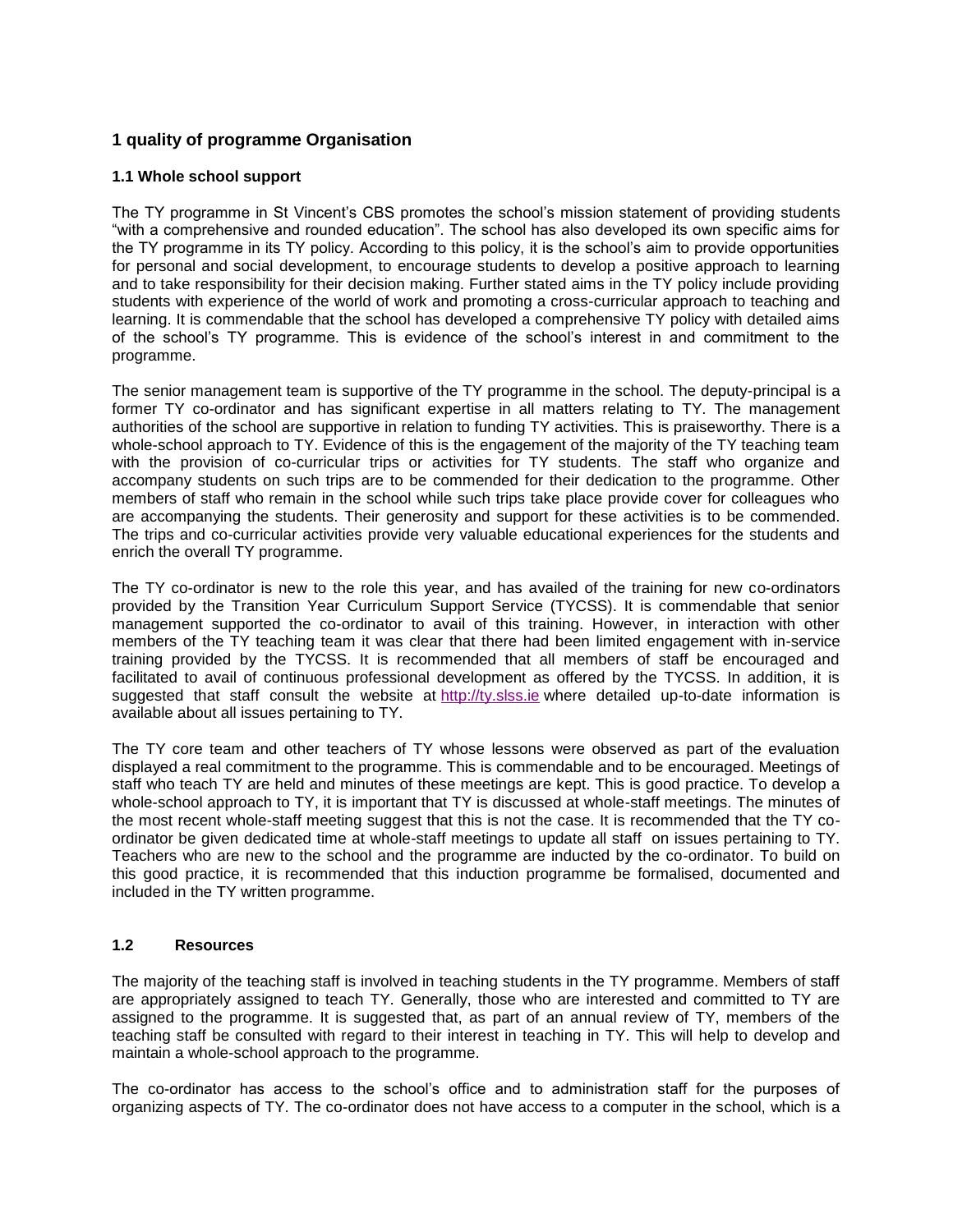disadvantage. It is recommended that, resources permitting, this situation be remedied. The co-ordinator does not have an office, as facilities in the school do not currently allow for this. At present there are very few dedicated TY resources in the school. It is recommended that TY resources be acquired from the TY curriculum-support service. It is recommended that according as the resources for TY grow in the school they be kept in a central storage area and accessible to all TY teachers. An inventory of resources should be made and filed in the TY programme so that all members of staff are aware of the resources available to them. It is recommended that all members of the TY teaching team make themselves familiar with the above website which contains a lot of useful materials for TY.

There is no dedicated TY budget. Funds are made available upon request by teachers to the TY coordinator. Frequently these funds are provided by the school to pay for a bus to transport TY students to different venues. Parents usually pay for certain activities. The Department of Education and Science TY capitation grant is used effectively to support TY events, and is also being used to provide information and communications technology (ICT). Students taking the TY programme have very good access to computers. This is highly commendable. It is recommended, in so far as possible, that the TY calendar events are planned at the beginning of the year so that effective budgeting can take place, and that parents know well in advance what the cost of activities will be and can therefore budget accordingly.

TY students are classroom based. Ideally, it is preferable that teachers be classroom based, as this facilitates creating print-rich environments in classroom that are appropriate to their subject areas, and also allows for the storage of subject-related materials. It was noted that there was no television (TV) or DVD player in the TY base classroom, although this equipment is available on request through a booking system. However, until teacher-based classrooms can be assigned and as resources permit, a TV and DVD should be made available in the TY classrooms.

# **1.3 Student selection**

The TY programme is compulsory in St Vincent's CBS for all students who wish to progress to the Leaving Certificate. Each year a small number of students who wish to take the LCA programme do not do TY. In the current year, a total of 41 students are enrolled in TY. The class groupings are reformed after the Junior Certificate. These students are divided into two class groups alphabetically. This ensures that students have the opportunity to form new work and friendship groups. This is good practice. Generally the classes in TY are mixed ability for modular and some optional subjects. This is commendable. In the case of most of the core subjects a system of streaming or banding operates. It is recommended that, in so far as possible, all subject departments adhere to the mixed-ability ethos when forming class groupings in TY.

### **1.4 Home, school and community links**

Students are informed about the TY programme when they are in third year. The guidance counsellor and teachers provide students with information about the programme and associated activities. An information evening is held in the school to inform parents about the programme and to answer any queries they may have. This is effective practice. The school has developed a booklet for parents, which was presented as part of the documentation for the inspection. This booklet is now out of date and contains references to subject sampling in areas such as environmental studies, drama and Spanish which are not currently part of the TY programme. It is recommended that an up-to-date brochure outlining the current provision in the TY programme in the school be developed for parents. It is suggested that students have an input into such a brochure. Prospective TY students are asked to fill out an application form and sign a contract of learning. This is to be commended as it instils in the students a level of expectation for and commitment to the programme.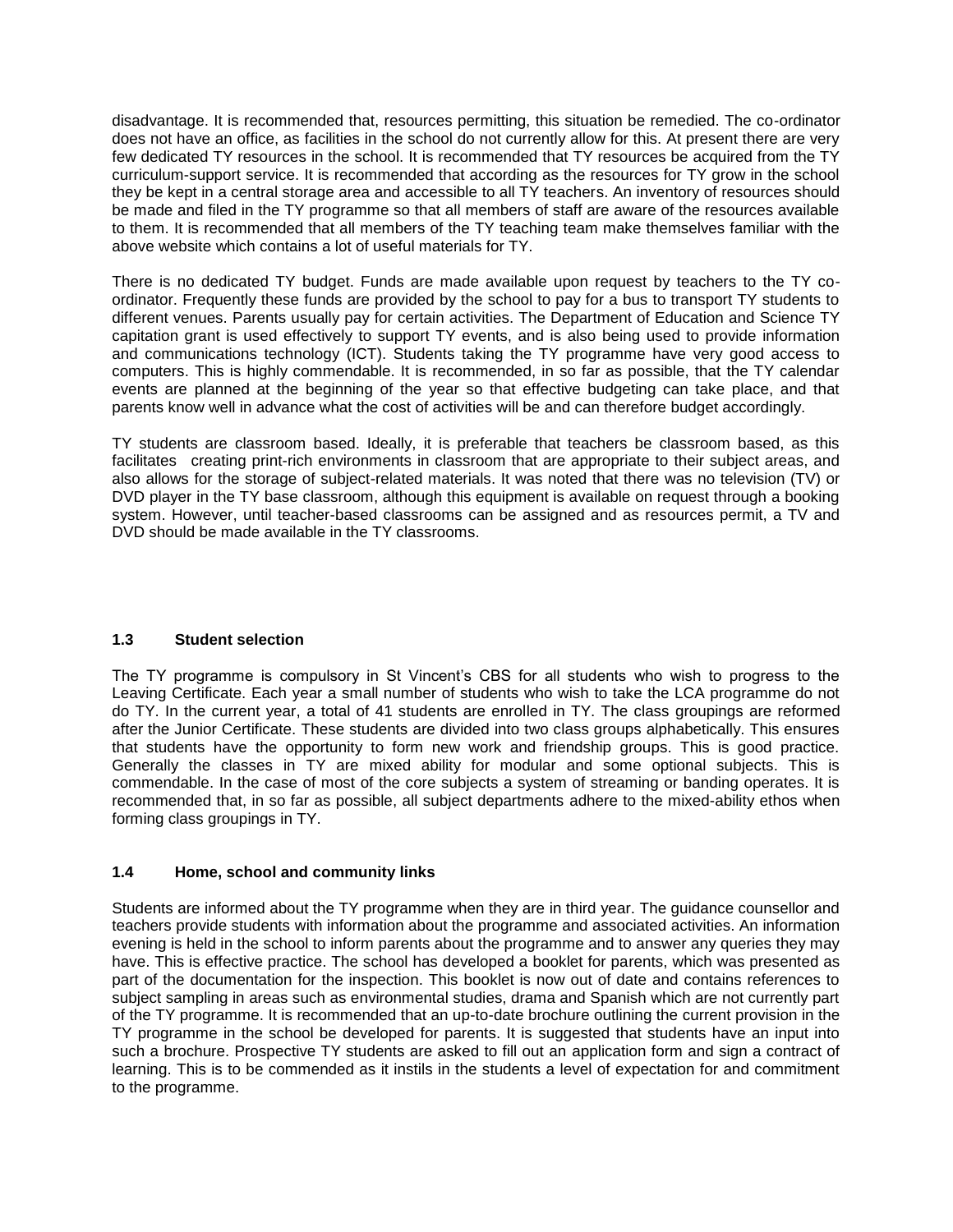There are effective lines of communication between the school and parents. Letters are sent to parents informing them of upcoming trips or activities. Reports of students' progress are sent home at Christmas, Easter and in the summer. A parent-teacher meeting is held for parents of TY students. It was stated in the course of the evaluation that the holding of this parent-teacher meeting is under review as the attendance of parents is quite low. It was noted that this meeting was held at lunch time, which may be a very inconvenient time for parents to attend. In line with the Department circular M58/04, it is recommended that the time of this meeting be changed in the hope that attendance at the parent-teacher meeting will improve.

The students' journal is used as a mechanism to communicate with parents. A number of these journals were viewed in the course of the evaluation. The comments written in journals related mainly to students' misbehaviour or omissions regarding homework. While it is important for the school to communicate this information to parents, it is recommended that, on occasion and when appropriate, positive comments be written as well. This is particularly appropriate in TY where students' effort and participation are an essential part of the programme and should be acknowledged.

Links between St Vincent's and the community are good. TY students undertake four week's work experience in two blocks of two weeks. Many of these placements are in the local and wider community. It was stated that work placements can sometimes be difficult to obtain, and that students rely frequently on family members to provide placements. Some newcomer students have had great difficulty securing work placements, and it was reported that one newcomer student did not succeed in carrying out work experience as a result. It is recommended that the school review the work experience programme and investigate the possibility of building up new contacts with companies and employers who will supply placements for students. This would ensure that all students have access to work experience. In addition, it is recommended that an aspect of community care be included in the TY programme. This will help TY students to develop social awareness which should be an integral part of the school's TY programme.

Links with the community are also developed through activities and trips. For example a study visit for TY students was organized to the nearby Botanic Gardens and also to Mountjoy Prison. This is very good practice as it creates an awareness and appreciation among students of their local environment, and is also not resource intensive from a financial point of view.

Links with neighbouring educational institutions are strong. TY students engage in a paired-reading programme with primary pupils. This forms part of their social education programme and is most laudable. Further links were created with a nearby third-level institution where the students took part in a week long course in web design. Students expressed great enthusiasm for this course. Creating links with third level is to be highly commended.

#### **1.5 Support for students**

Guidance is timetabled for all TY students. This is good practice. Students are well prepared for work experience and those who experienced difficulty while on work placement received appropriate support from the school. This is commendable.

Students in both TY class groupings come from a wide variety of cultural backgrounds. It was noted that these students were not in receipt of English language support, although they clearly would have benefited from such support. It is recommended that resources permitting ways be sought in TY to provide English language support. It was noted that while other students study Gaeilge, newcomer students are not timetabled for any alternative subject. This issue should be immediately addressed.

In the course of the two-day inspection, significant numbers of TY students were absent. It was noted that roll call did not take place in many of the lessons observed. Students who had been missing on the previous day did not present notes of explanation to teachers. It is recommended that a roll call always take place at the beginning of lessons and that notes from students who were absent be sought.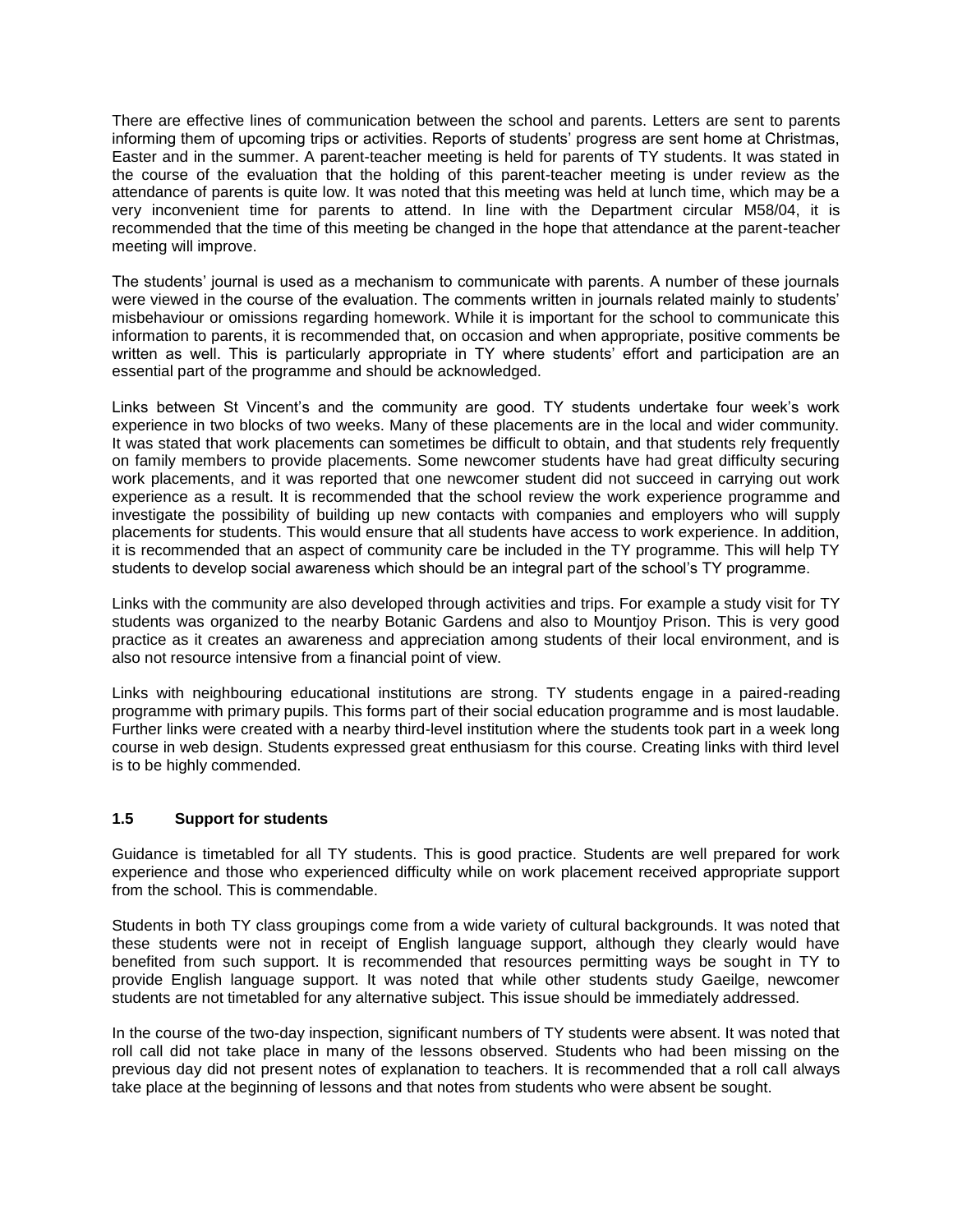# **2 quality of programme planning and coordination**

### **2.1 Coordination**

A new co-ordinator of the TY programme was appointed at the beginning of the current academic year. It is commendable that the management authorities have linked the co-ordination role to a special duties post, thus acknowledging the importance of co-ordinating the programme. The immediate predecessor to this role is no longer on the staff, so an official handover was not possible. Other members of staff however, who were involved previously in the co-ordination of TY have been helpful and supportive to the present co-ordinator. This is praiseworthy.

A written job description for the post of TY co-ordinator has not yet been established. It is recommended that the co-ordinator's duties be made available in written form as soon as possible. The co-ordinator's main duties presently comprise liaising with staff and students particularly regarding modular activities and events organised specifically for the TY students. The programme co-ordinator maintains very good and on going communication with TY teachers. For example, when material relevant to individual subject departments is received this is immediately disseminated to relevant staff. This is good practice. Information about TY is given to staff at meetings and is also placed on a general notice board in the staffroom. If space permits in the staffroom, it is recommended that a dedicated notice board for TY staff be provided.

The co-ordinator maintains some records in relation to TY, for example student details, minutes of meetings and details relating to TY calendar events. At present, records relating to work experience are maintained by the guidance counsellor. It is recommended, that copies of these also be maintained by the TY co-ordinator. It is also recommended that a filing system be created, and that all TY documents be filed and kept on record by the co-ordinator.

The co-ordinator is scheduled to teach both TY class groups and therefore has regular contact with the students. This is in line with best practice. There is a TY notice board in the main corridor on the ground floor of the school. At the time of the evaluation, the main display on the notice board comprised photographs of a TY trip which took place on 2005. The students involved in this trip have now left the school. It is strongly recommended that this notice board be maintained with up-to-date materials relevant to the current cohort of TY students. A notice board that is used to provide information regarding forthcoming events, displays students' work and photographs relating to TY trips is a very effective way of raising the profile of TY in the school.

#### **2.2 Planning**

A written plan is in place for the TY programme. This TY plan comprises the TY school policy, subject plans for each subject or module taught in the programme, and some additional relevant information. It is recommended that the programme be developed to encompass the format and suggestions outlined in the brochure; *Writing the Transition Year Programme.* This would essentially mean writing an introduction to the TY programme (Part 1) and documenting the organisational details (Part 3). Part 2 is already documented in the form of the subject plans. It is recommended that, when the written programme has been completed according to the guidelines, a number of copies be made available in the staffroom.

The subject plans are written using the common format similar to that provided in *Writing the Transition Year Programme.* This in itself is good practice. The subject plans outline the aims, objectives, content and means of assessment. Some of the plans identify the skills that learners will develop in the course of lessons, for example, learners will be able to identify, describe, interpret and design. This is exemplary practice. It is recommended that all plans be developed to include the stated learning outcomes in this manner. In the plans, reference is made to how the subject or module will be evaluated. Frequently, reference is made to students' inputs and questionnaires in the evaluation of subjects and modules. This is very effective practice and to be highly commended. In a minority of subjects, evaluation is taken to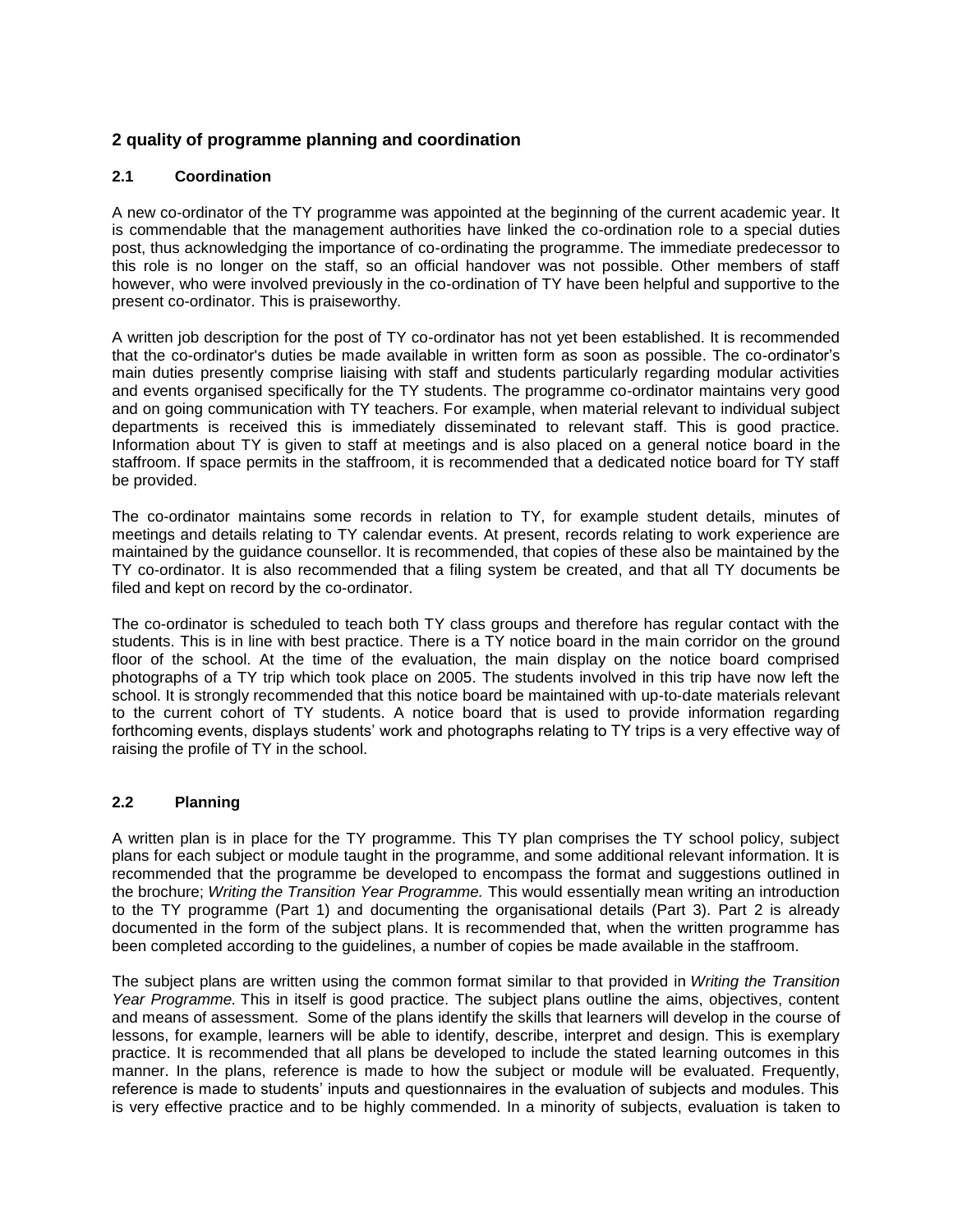mean student assessment rather than student evaluation of what has been learned. It is recommended that these plans be revisited and a form of student evaluation be included.

The majority of plans refer to cross-curricular links with other subjects or modules. However, most plans do not specify exactly how or what links with other subject areas might be developed. The development of an interdisciplinary approach should be a key element of a TY programme. It is recommended that subject departments work together to develop and specify how exactly these cross-curricular links can be developed concretely. To assist this work it is suggested, that the co-ordinator and the TY teaching team consider taking a theme for a short period of time and developing cross-curricular links in all subject areas related to a chosen theme.

A TY core team is in place to support the co-ordinator. The core team engages in the planning process for TY. The core team comprises the TY coordinator and the class tutors, one of whom is also the guidance counsellor. The core team meets formally four times a year. These meetings are minuted and records are kept. This is very good practice and to be highly commended. From the minutes it is clear that the main business of these meetings involves short-term planning for up and coming events. It is recommended that the TY core team take some time to engage in long-term planning as well.

### **2.3 Curriculum**

The school strives to provide a broad curriculum in TY. In designing the curriculum for the programme good efforts are made to adhere to the principles underlying TY. Four layers normally form the TY curriculum, namely: core, modular, optional and calendar. In St Vincent's all four layers are present. Irish, English, Mathematics, French, Business, Physical Education (PE), Religious Education (RE), Information and Communication Technology (ICT) and Guidance are the core subjects in the TY curriculum. Art, Music, Science, History and Geography are provided as taster subjects to the students. It is highly commendable that students who did not have the opportunity to study some of these subjects in junior cycle can take them up in TY. The students themselves expressed great satisfaction with these opportunities. First aid, web design and music workshops are examples of some of the calendar events. Given the wealth of expertise among members of the teaching team it is recommended that ways be sought to introduce more variety into the TY curriculum. It is recommended that modules in areas of learning that are outside the usual subject areas typically found in the Junior or Leaving Certificate programmes be developed. The addition of such modules would broaden substantially the curriculum and enrich the TY programme significantly.

Copies of the presentation made to parents of third-year students regarding senior cycle options, including TY, were made available in the course of the evaluation. In this presentation it is stated that the school's TY programme in Mathematics, French, English and Irish will be part of a three-year Leaving Certificate programme. While it was evident from classroom observation and from review of planning documentation that the principles of TY are being adhered to, the department circulars M31/93, M47/93, M1/00 and the Transition Year Programme Guidelines for schools all clearly state that a TY programme is not part of a Leaving Certificate programme. It is recommended that the presentation for parents be reviewed for the subjects referred to.

Work experience forms part of the curriculum in TY. One period for Guidance per week is timetabled. Students receive information about work experience and are prepared for the world of work. Students have two blocks of work experience for two weeks in the course of TY. This is commendable. Social education is core in the TY curriculum. In interaction with TY students, it was evident that they were gaining great benefit from this aspect of the curriculum. Students spoke very highly of the lessons and in particular referred to their enjoyment of the methodologies uses such as group and pair work. In previous years participation in the Young Social Innovators (YSI) project was a key element in the TY programme. The school experienced great success in this project and won the national competition. This year efforts were made to engage the TY students in the YSI project. However due to time constraints their involvement in this project did not progress. It is recommended that, given the wealth of expertise on the staff, and the great success the school has experienced in the past, efforts be made to see how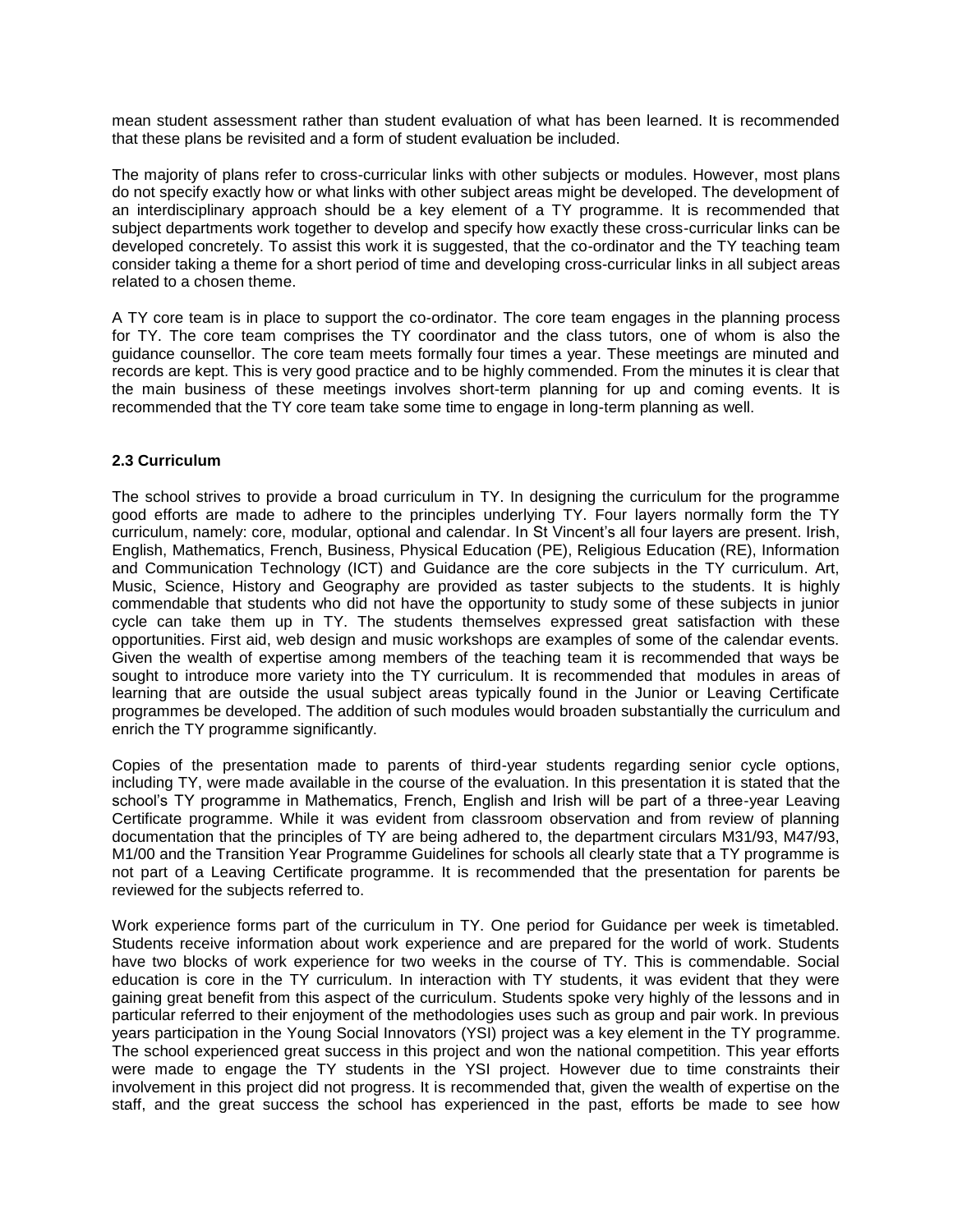participation in this very worthwhile project can be reinvigorated. This would enhance the social education aspect of the TY curriculum.

ICT forms an integral part of the curriculum in TY. Students have seven discreet lessons per week in computer studies. In addition students have access to ICT resources in the school to do research and ICT forms part of the teaching and learning of certain subjects and modules. The emphasis on the development of ICT skills for the students is highly commendable. Students themselves, in the course of interview, signalled this as one of the key strengths of the TY curriculum.

# **3 quality of learning and teaching**

### **3.1 Planning and preparation for teaching**

Long term planning for subjects was generally good. Evidence from lesson observation indicated that lessons were well planned in advance. Materials, handouts and other resources for use in the course of lessons had been well prepared. Planning for the use of ICT resources was particularly commendable. In some lessons, the content and activities were planned with a focus on intended learning outcomes. This is very good practice. It is recommended that all short-term planning be informed by focussing on desired learning outcomes for students. This will be beneficial to teaching and learning as there will be clarity surrounding what it is exactly that the learner should be able to do at the end of a lesson. In order to progress this type of planning, section 2.4 of *Writing the Transition Year Programme* should be consulted.

### **3.2 Teaching and learning**

In the course of the evaluation, lessons encompassing a wide range of subjects including core and optional were observed. The quality of teaching and learning was good. The pace of most lessons was good and students progressed readily from one activity to the next. This approach facilitates student learning and is to be commended. Lesson content in the majority of lessons was designed with the interests and needs of students in mind. In many lessons, the aims and objectives were clearly stated at the outset. This is good practice and should be extended to all lessons.

A good variety of teaching methods was observed across lessons. Best practice was observed where teachers gave short clear inputs and then required students to carry out an activity. This allowed teachers to circulate, and individual students were given the assistance they needed to complete the activity. This level of differentiation is commendable and is particularly suitable to a mixed-ability setting.

In other lessons teachers' questions were used very effectively to elicit students' existing knowledge. Information was then collated on the board to remind students of key issues and definitions. This worked well. New information was presented to learners in an accessible manner, which enabled the students to build successfully on prior learning. In a minority of lessons, inputs lasted too long and were not interspersed with student activities. This lead to situations where students became somewhat disengaged. It is recommended that active teaching methodologies be used in all lessons. This change would enhance the learning process considerably.

The effective use of pair and group work was noted in the course of lesson observation. However, this was confined to the minority of lessons. It is recommended that activities be designed to encourage students to work together in pairs and in groups. Students derive a lot of benefit from co-operative learning, and this should become a required part of the teaching methodology for the TY programme.

In some lessons observed, students were engaged in independent research using the ICT facilities in the school. This is effective practice, as students are set the task of finding out knowledge for themselves. In engaging with students it was clear that they derived benefit and enjoyment from such learning. In some cases, students had accessed significant amounts of information from websites in order to complete project work. In some instances, it was noted that students had transferred entire pages of information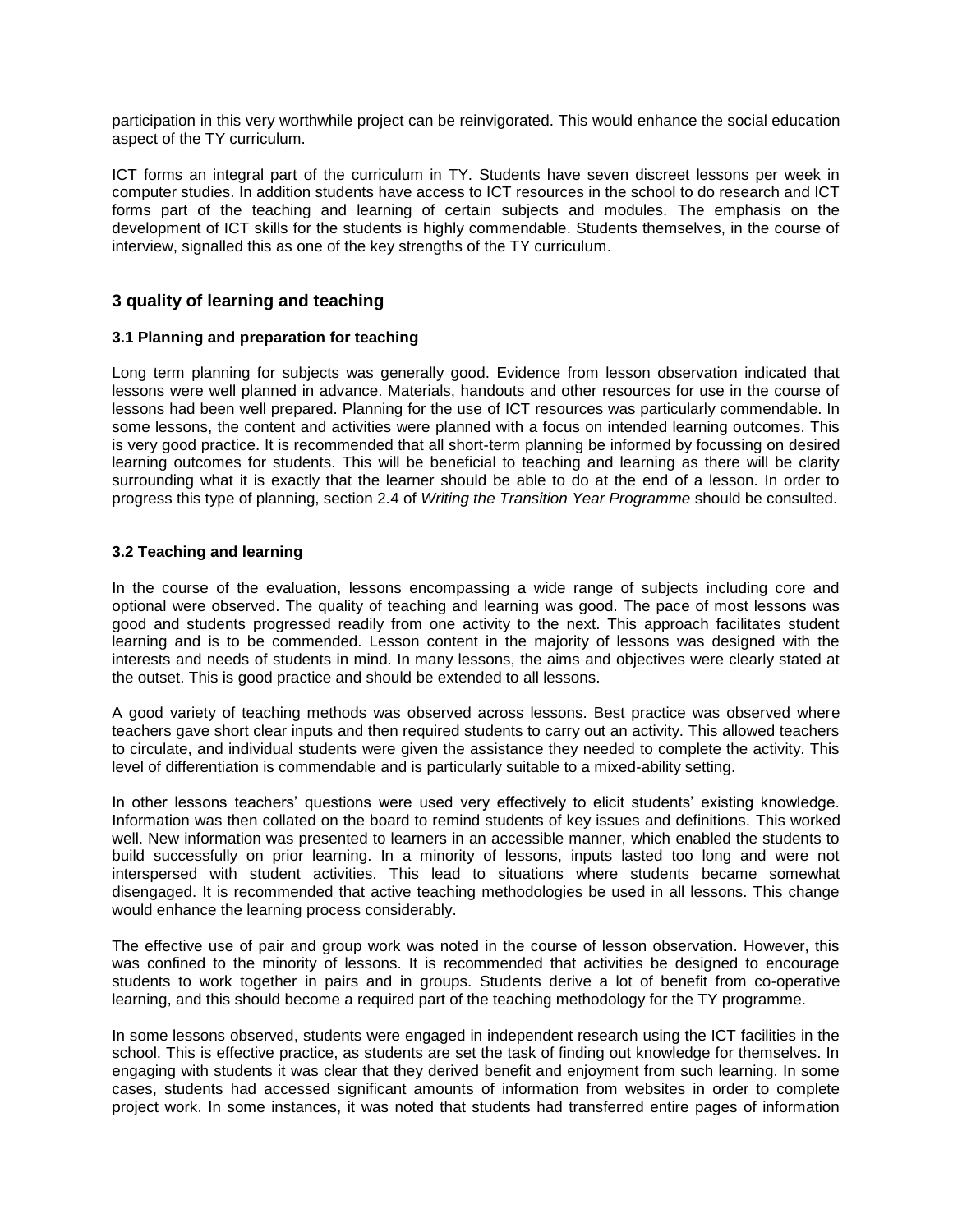directly from the internet to their projects. This practice has limited educational value. It is recommended, that when doing such projects, students be given advice on how best to synthesise the information that they access. In some of the lessons observed, students were given time to engage in self-reflection. A dedicated form was supplied for this purpose, and students were asked to fill out specific questions designed to make them think about the learning which had taken place. This is most effective practice and to be highly commended.

The most obvious examples of cross-curricular activities witnessed in lesson observation pertained to the integration of ICT with other subjects. Students held files on school computers in all subject areas. There was evidence that students were using ICT as a tool for learning across the curriculum. This is highly commended. To build on this good practice it is recommended that other cross-curricular dimensions be developed to enhance learning as referred to previously in section 2.2.

The classroom atmosphere in all lessons observed was positive and conducive to learning. The nature of student-teacher interactions was positive. Teachers had high expectations of the learners and were encouraging of the students' efforts. Classroom management was effective and discipline was maintained at all times. This is commendable.

### **3.3 Assessment**

A variety of assessment methods are employed in TY. These comprise oral questioning in class, written assignments and project work. Students are given more formal assessments at Christmas and in the summer. Reports are sent home arsing from these formal assessments. An additional report is sent to parents at Easter. This comprises student self-assessment as well as teachers' assessment of students' learning. Incorporating student self-assessment in a formal report in this manner is very good practice and central to the ethos of the programme.

Student journals were viewed in the course of the evaluation. It was noted that students had not recorded homework in these journals. In some cases "no homework" was written beside subjects. In the majority of cases nothing was entered into the journal. It is vital that homework be assigned as it reinforces the learning that has taken place in lessons. It is recommended that all teachers involved in teaching TY insist that students record homework. Students' journals should be monitored to see that they are recording all homework and assignments appropriately.

Project work is used extensively in TY. Some projects of a very high standard were viewed in the course of the evaluation. Students work individually and in groups on different projects. To enhance the existing good practice it is recommended that more emphasis be placed on the assessment of oral and presentation skills in the course of TY. In languages, it is recommended that students be assessed in oral skills. In other subject areas, where students have completed projects, it is recommended that they make oral presentations based on these projects. This will ensure the development of these very important skills.

Students are encouraged to engage in self-assessment throughout the year and are asked to fill out a student log which comprises questions relating to pieces of work that they will include in their portfolios. These questions require students to reflect on how they produced a certain piece of work, what they learned about themselves, what they liked doing and what knowledge they have acquired. In the student log the learners are asked to rate themselves in areas such as: skills development, time management and presentation of work. It was noted that this student log is used on a wide scale across all subject areas. Encouraging students to engage in self-assessment in this manner is very effective and to be highly commended.

At the end of the year a TY graduation and celebration event is held. Students' work and portfolios are displayed and students are awarded certificates for completing various aspects of the programme. Students also receive an overall TY certificate to acknowledge their successful completion of the programme. The use of certificates to validate student performance is commendable. Consideration could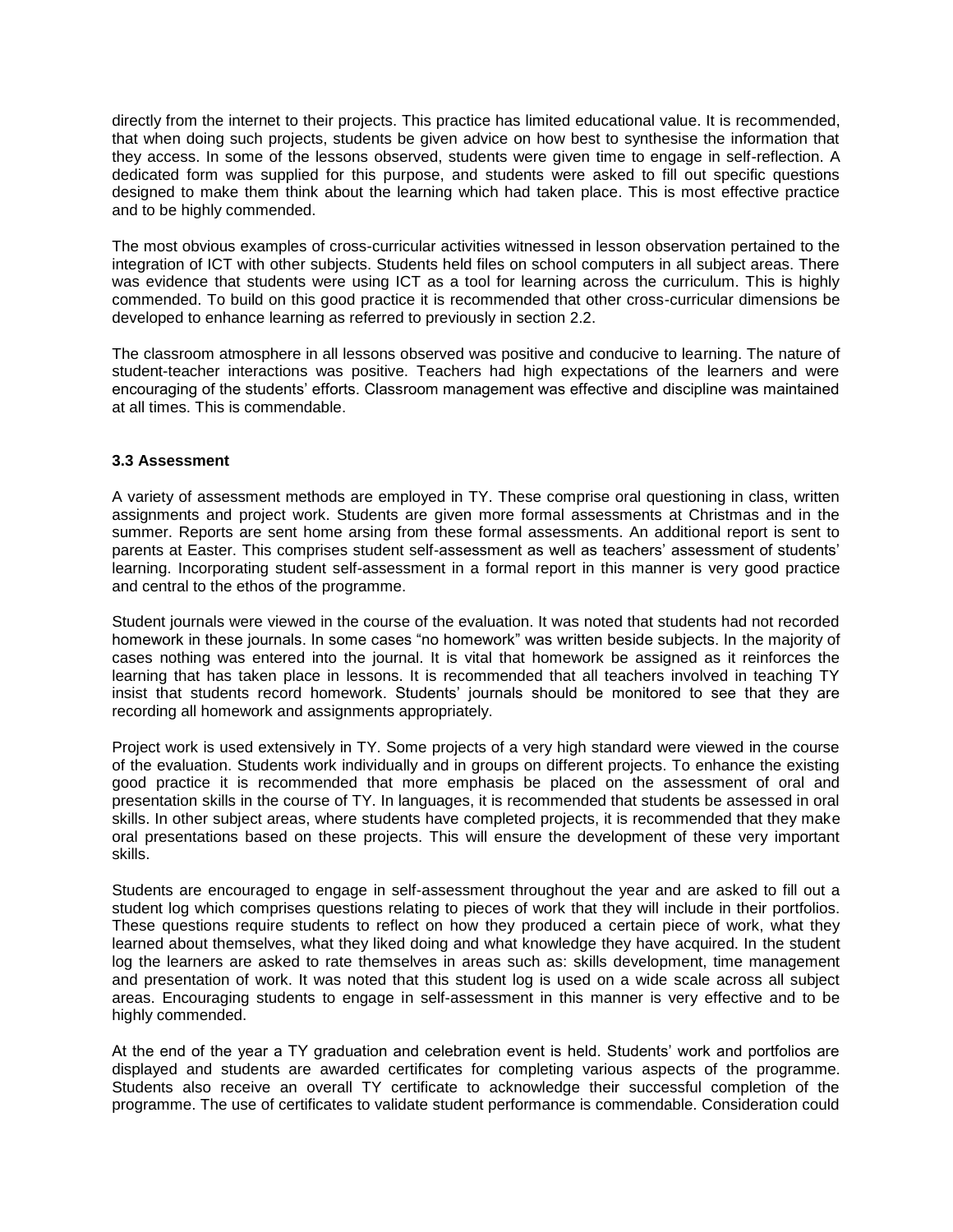be given to providing certificates in the languages taught on the programme, namely Gaeilge and French, for recognition of completion of tasks related to these subjects.

# **4 programme evaluation and outcomes**

### **4.1 Programme evaluation and review**

The TY programme is not evaluated on an annual basis. This is not effective practice as review is an essential mechanism to inform future planning. It is recommended that a formal review take place on an annual basis. It is recommended that a partnership approach be adopted and that the views of parents, students and staff be sought in the course of the annual review. Formal structures need to be put in place to carry out the process of review. When these structures are in place the relevant information should be included in the introduction to the written programme. Individual subject plans are reviewed each year in the context of subject department meetings. This is good practice and to be commended.

### **4.2 Attainment of programme objectives**

The TY programme strives to and succeeds in upholding the mission statement of the TY as set out in the document *Transition Year Programmes: Guidelines for Schools*(Department of Education and Science:1995). The programme benefits students in many ways. Most strikingly the benefits are obvious in the area of personal and vocational development. Management, staff and students all acknowledged that students' maturity is one of the main outcomes of the TY programme. The students develop a sense of self-confidence. This is developed through the opportunities provided for students in the course of work-experience. In order to fulfil all areas of the TY programme, it is recommended that increased interdisciplinary learning opportunities be provided.

A key strength of the programme is that students stated they were more confident in making subject choices for the Leaving Certificate. This is a very positive outcome. Teacher-student relationships are enhanced through the programme in particular as so many teachers organize activities outside of the school environment.

The students and staff are to be commended for the TY programme and for the success in attaining many of the programme objectives.

# **5 summary of strengths and recommendations for further development**

The following are the main strengths identified in the evaluation:

- There is good whole-school support for the TY programme in St Vincent's CBS.
- Communication between the school and the parents of TY students is effective.
- Links between St Vincent's and the community are very good.
- Co-ordination of the TY programme is good and a TY core team is in place to support the coordination of the programme.
- The TY curriculum is broad and balanced. The integration of ICT into the TY curriculum is one of the key strengths of the programme.
- The quality of teaching and learning was good. The classroom atmosphere in all of the lessons observed was positive and conducive to learning.
- The TY programme is successful in attaining the majority of the programme's objectives. Students in the programme benefit academically, personally and vocationally.

As a means of building on these strengths the following key recommendations are made: